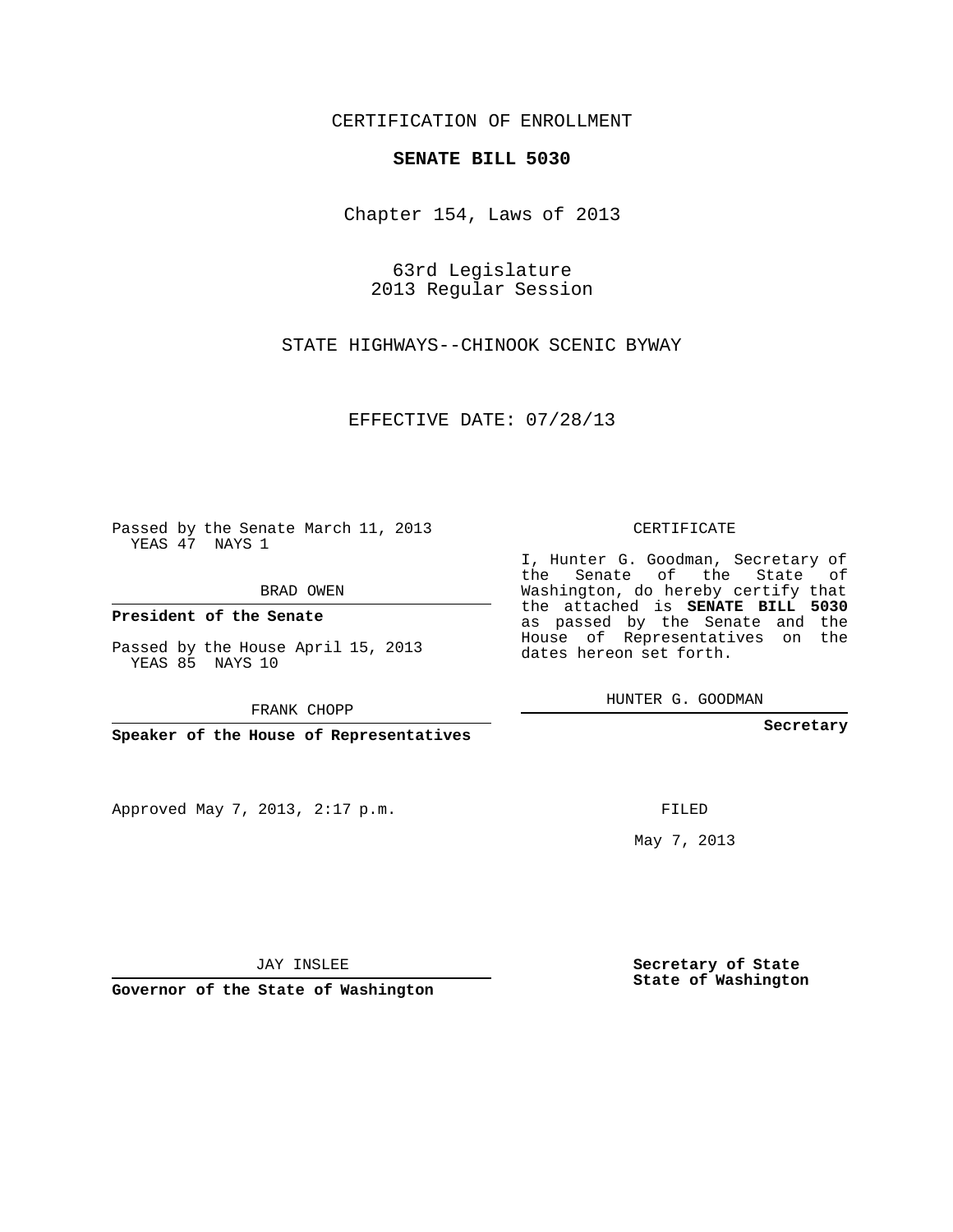## **SENATE BILL 5030** \_\_\_\_\_\_\_\_\_\_\_\_\_\_\_\_\_\_\_\_\_\_\_\_\_\_\_\_\_\_\_\_\_\_\_\_\_\_\_\_\_\_\_\_\_

\_\_\_\_\_\_\_\_\_\_\_\_\_\_\_\_\_\_\_\_\_\_\_\_\_\_\_\_\_\_\_\_\_\_\_\_\_\_\_\_\_\_\_\_\_

Passed Legislature - 2013 Regular Session

**State of Washington 63rd Legislature 2013 Regular Session By** Senators Roach and Shin

Read first time 01/15/13. Referred to Committee on Transportation.

1 AN ACT Relating to extending the Chinook scenic byway; amending RCW 47.39.020; and creating a new section.

BE IT ENACTED BY THE LEGISLATURE OF THE STATE OF WASHINGTON:

 NEW SECTION. **Sec. 1.** The legislature recognizes the city of Enumclaw as the gateway to the Chinook scenic byway in western Washington. As such, it is the legislature's intent to set the western terminus of the byway within Enumclaw's city limits. It is further the legislature's intent to make attractions within the city of Enumclaw eligible for future grant opportunities by establishing an all-encompassing entrance point for the Chinook scenic byway.

 **Sec. 2.** RCW 47.39.020 and 2011 c 123 s 1 are each amended to read as follows:

 The following portions of highways are designated as part of the scenic and recreational highway system:

 (1) State route number 2, beginning at the crossing of Woods creek at the east city limits of Monroe, thence in an easterly direction by way of Stevens pass to a junction with state route number 97 in the vicinity of Peshastin; also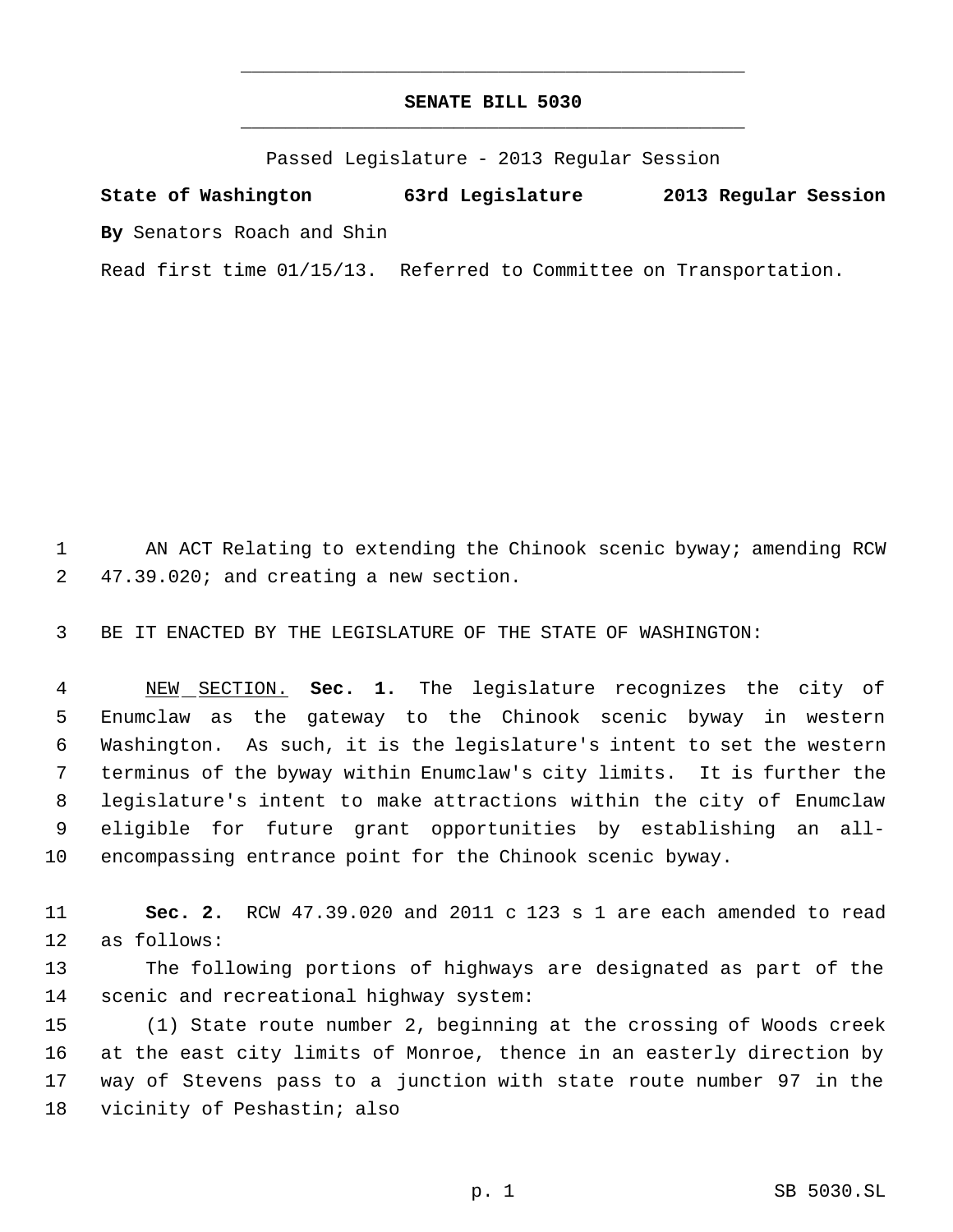Beginning at the junction with state route number 17, in the vicinity of Coulee City, thence easterly to the junction with state route number 155;

 (2) State route number 3, beginning at a junction with state route number 101 in the vicinity of Shelton, thence northeasterly and northerly to a junction with state route number 104 in the vicinity of Port Gamble;

 (3) State route number 4, beginning at the junction with state route number 101, thence easterly through Cathlamet to Coal Creek road, approximately .5 miles west of the Longview city limits;

 (4) State route number 5, beginning at the junction with Starbird Road in Snohomish county, thence northerly to the junction with Bow Hill Road in Skagit county, to be designated as an agricultural scenic 14 corridor with appropriate signage;

 (5) State route number 6, beginning at the junction with state route number 101 in Raymond, thence easterly to the junction with state route number 5, in the vicinity of Chehalis;

 (6) State route number 7, beginning at the junction with state route number 12 in Morton, thence northerly to the junction with state route number 507;

 (7) State route number 8, beginning at a junction with state route number 12 in the vicinity of Elma, thence easterly to a junction with state route number 101 near Tumwater;

 (8) State route number 9, beginning at the junction with state route number 530 in Arlington, thence northerly to the end of the route 26 at the Canadian border;

 (9) State route number 10, beginning at Teanaway junction, thence easterly to a junction with state route number 97 west of Ellensburg;

 (10) State route number 11, beginning at the junction with state route number 5 in the vicinity of Burlington, thence in a northerly direction to the junction with state route number 5;

 (11) State route number 12, beginning at a junction with a county road approximately 2.8 miles west of the crossing of the Wynoochee river which is approximately 1.2 miles west of Montesano, thence in an easterly direction to a junction with state route number 8 in the vicinity of Elma; also

Beginning at a junction with state route number 5, thence easterly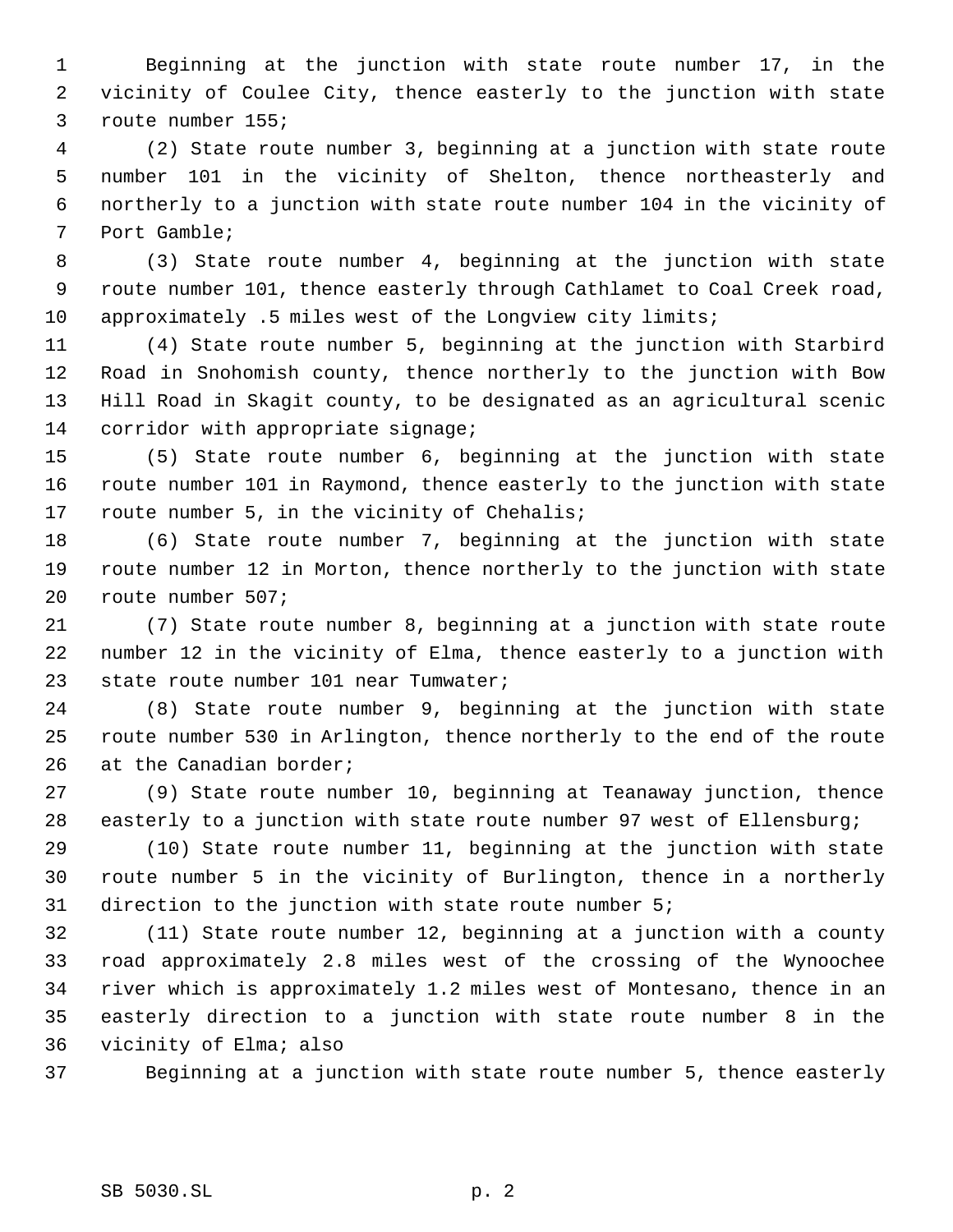by way of Morton, Randle, and Packwood to the junction with state route number 410, approximately 3.5 miles west of Naches; also

 Beginning at the junction with state route number 124 in the vicinity of the Tri-Cities, thence easterly through Wallula and Touchet to a junction with a county road approximately 2.4 miles west of a junction with state route number 129 at Clarkston;

 (12) State route number 14, beginning at the crossing of Gibbons creek approximately 0.9 miles east of Washougal, thence easterly along the north bank of the Columbia river to a point in the vicinity of Plymouth;

 (13) State route number 17, beginning at a junction with state route number 395 in the vicinity of Mesa, thence northerly to the 13 junction with state route number 97 in the vicinity of Brewster;

 (14) State route number 19, the Chimacum-Beaver Valley road, beginning at the junction with state route number 104, thence northerly 16 to the junction with state route number 20;

 (15) State route number 20, beginning at the junction with state route number 101 to the ferry zone in Port Townsend; also

 Beginning at the Keystone ferry slip on Whidbey Island, thence northerly and easterly to a junction with state route number 153 southeast of Twisp; also

 Beginning at the junction of state route number 97 in the vicinity of Okanogan, thence westerly across the Okanogan river to the junction with state route number 215; also

 Beginning at a junction with state route number 97 near Tonasket, thence easterly and southerly to a junction with state route number 2 at Newport;

 (16) State route number 25, beginning at the Spokane river bridge, thence northerly through Cedonia, Gifford, Kettle Falls, and Northport, to the Canadian border;

 (17) State route number 26, beginning at the Whitman county boundary line, thence easterly by way of the vicinities of La Crosse and Dusty to a junction with state route number 195 in the vicinity of Colfax;

 (18) State route number 27, beginning at a junction with state route number 195 in the vicinity of Pullman, thence northerly by way of the vicinities of Palouse and Garfield to a junction with state route number 271 in the vicinity of Oakesdale; also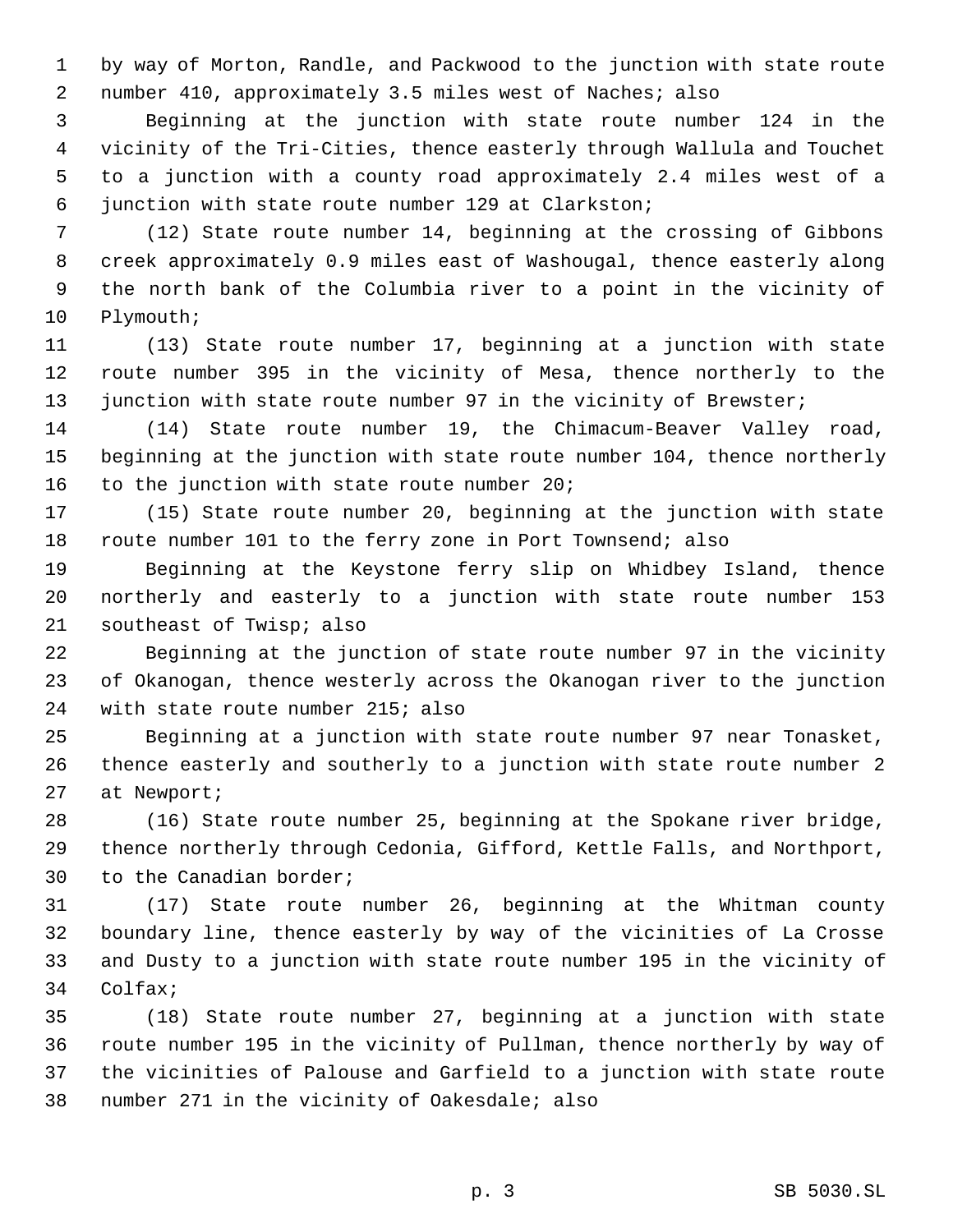From a junction with state route number 271 at Oakesdale, thence 2 northerly to the vicinity of Rockford;

 (19) State route number 31, beginning at the junction with state 4 route number 20 in Tiger, thence northerly to the Canadian border;

 (20) State route number 82, beginning at the junction with state route number 395 south of the Tri-Cities area, thence southerly to the 7 end of the route at the Oregon border;

 (21) State route number 90, beginning at the junction with East Sunset Way in the vicinity east of Issaquah, thence easterly to Thorp road 9.0 miles west of Ellensburg;

 (22) State route number 97, beginning at the Oregon border, in a northerly direction through Toppenish and Wapato to the junction with 13 state route number 82 at Union Gap; also

 Beginning at the junction with state route number 10, 2.5 miles north of Ellensburg, in a northerly direction to the junction with state route number 2, 4.0 miles east of Leavenworth; also

 Beginning at the junction of state route number 153 in the vicinity south of Pateros, thence northerly by way of the vicinities of Brewster, Okanogan, Omak, Riverside, Tonasket, and Oroville to the international boundary line;

 (23) State route number 97 alternate, beginning at the junction with state route number 2 in the vicinity of Monitor, thence northerly to the junction with state route number 97, approximately 5.0 miles north of Chelan;

 (24) State route number 101, beginning at the Astoria-Megler bridge, thence north to Fowler street in Raymond; also

 Beginning at a junction with state route number 109 in the vicinity of Queets, thence in a northerly, northeasterly, and easterly direction by way of Forks to the junction with state route number 5 in the vicinity of Olympia;

 (25) State route number 104, beginning at a junction with state route number 101 in the vicinity south of Discovery bay, thence in a southeasterly direction to the Kingston ferry crossing;

 (26) State route number 105, beginning at a junction with state route number 101 at Raymond, thence westerly and northerly by way of Tokeland and North Cove to the shore of Grays Harbor north of Westport; also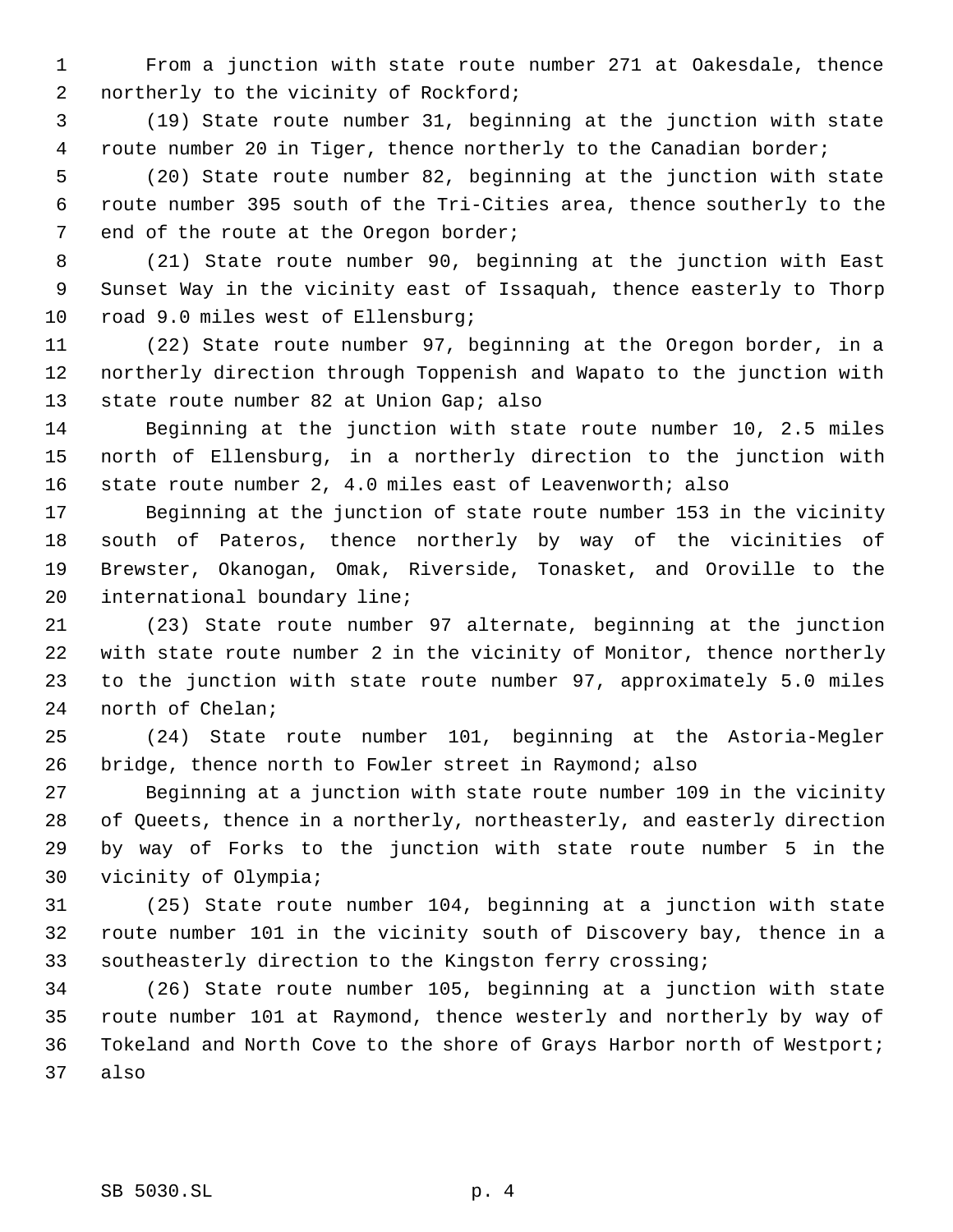Beginning at a junction with state route number 105 in the vicinity south of Westport, thence northeasterly to a junction with state route number 101 at Aberdeen;

 (27) State route number 109, beginning at a junction with state route number 101 in Hoquiam to a junction with state route number 101 in the vicinity of Queets;

 (28) State route number 112, beginning at the easterly boundary of the Makah Indian reservation, thence in an easterly direction to the vicinity of Laird's corner on state route number 101;

 (29) State route number 116, beginning at the junction with the Chimacum-Beaver Valley road, thence in an easterly direction to Fort Flagler State Park;

 (30) State route number 119, beginning at the junction with state route number 101 at Hoodsport, thence northwesterly to the Mount Rose development intersection;

 (31) State route number 122, Harmony road, between the junction with state route number 12 near Mayfield dam and the junction with 18 state route number 12 in Mossyrock;

 (32) State route number 123, beginning at the junction with state route number 12 in the vicinity of Morton, thence northerly to the junction with state route number 410;

 (33) State route number 129, beginning at the Oregon border, thence northerly to the junction with state route number 12 in Clarkston;

 (34) State route number 141, beginning at the junction with state route number 14 in Bingen, thence northerly to the end of the route at the Skamania county line;

 (35) State route number 142, beginning at the junction with state route number 14 in Lyle, thence northeasterly to the junction with state route number 97, .5 miles from Goldendale;

 (36) State route number 153, beginning at a junction with state route number 97 in the vicinity of Pateros, thence in a northerly direction to a junction with state route number 20 in the vicinity south of Twisp;

 (37) State route number 155, beginning at a junction with state route number 2 in the vicinity north of Coulee City, thence northerly and westerly to the junction with state route number 215;

 (38) State route number 194, beginning at the Port of Almota to the junction with state route number 195 in the vicinity of Pullman;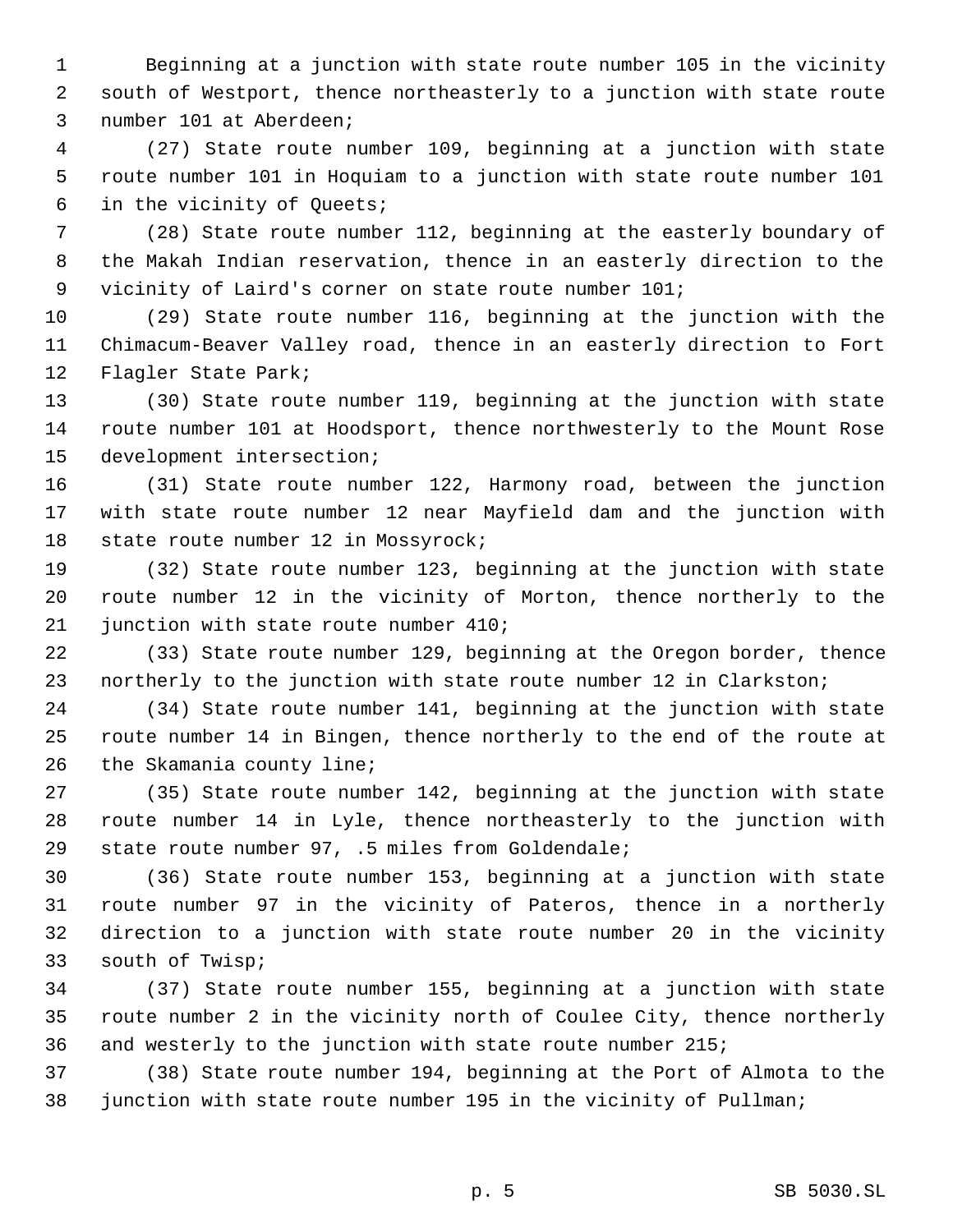(39) State route number 195, beginning at the Washington-Idaho boundary line southeast of Uniontown, thence northwesterly and northerly by way of the vicinity of Colton, Pullman, Colfax, Steptoe, and Rosalia to the Whitman county boundary line;

 (40) State route number 202, beginning at the junction with state route number 522, thence in an easterly direction to the junction with state route number 90 in the vicinity of North Bend;

 (41) State route number 211, beginning at the junction with state route number 2, thence northerly to the junction with state route 10 number 20 in the vicinity of Usk;

 (42) State route number 215, beginning at the junction of state route number 20 in the vicinity of Okanogan, thence northeasterly on the west side of the Okanogan river to a junction with state route number 97 north of Omak;

 (43) State route number 231, beginning at the junction with state route number 23, in the vicinity of Sprague, thence in a northerly direction to the junction with state route number 2, approximately 2.5 miles west of Reardan;

 (44) State route number 261, beginning at the junction with state route number 12 in the vicinity of Delaney, thence northwesterly to the junction with state route number 260;

 (45) State route number 262, beginning at the junction with state route number 26, thence northeasterly to the junction with state route number 17 between Moses Lake and Othello;

 (46) State route number 271, beginning at a junction with state route number 27 in the vicinity of Oakesdale, thence northwesterly to a junction with state route number 195 in the vicinity south of Rosalia;

 (47) State route number 272, beginning at the junction with state route number 195 in Colfax, thence easterly to the Idaho state line, approximately 1.5 miles east of Palouse;

 (48) State route number 278, beginning at a junction with state route number 27, thence easterly via Rockford to the Idaho state line;

 (49) State route number 305, beginning at the Winslow ferry dock to the junction with state route number 3 approximately 1.0 mile north of Poulsbo;

(50) State route number 395, beginning at the north end of the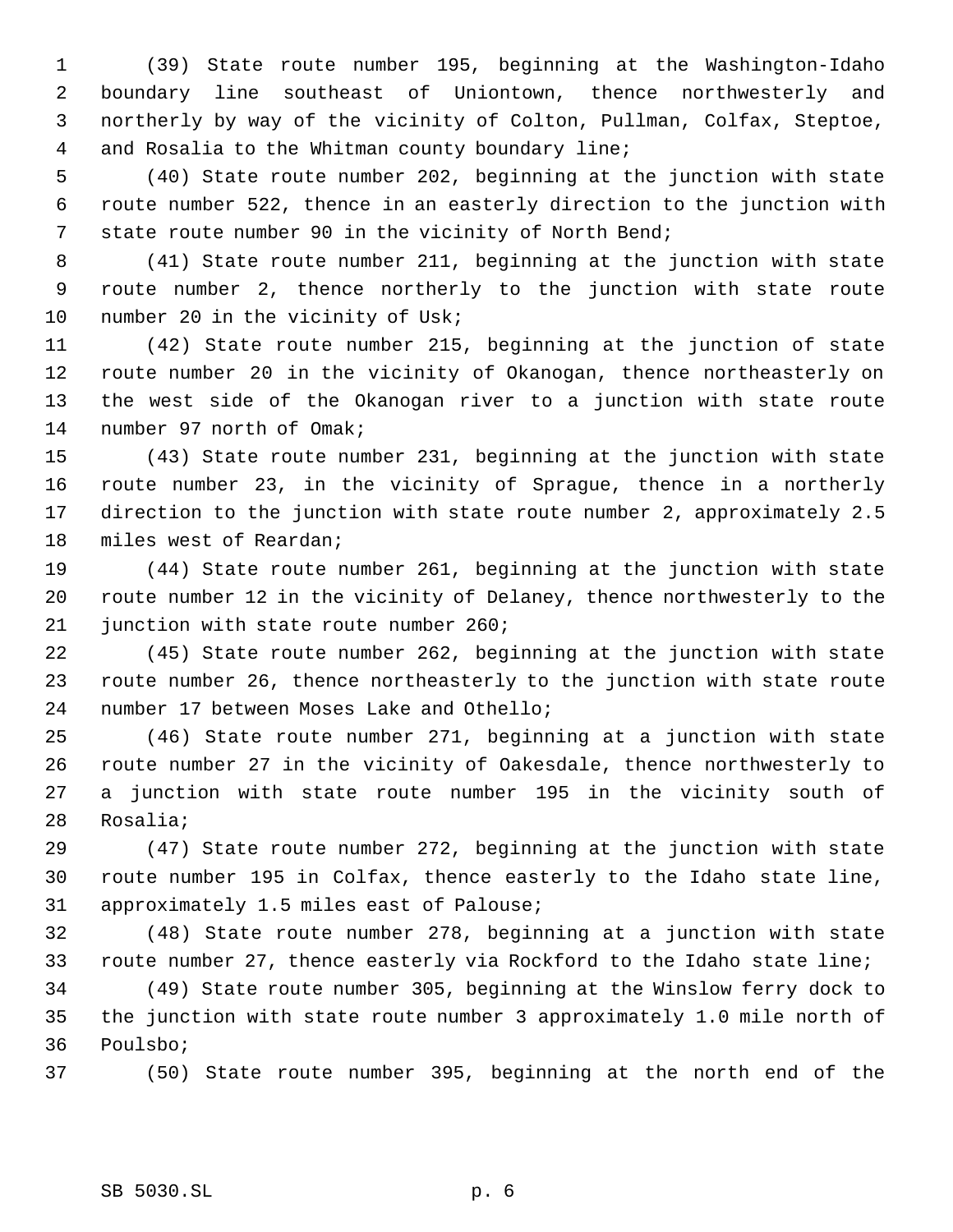crossing of Mill creek in the vicinity of Colville, thence in a northwesterly direction to a junction with state route number 20 at the west end of the crossing over the Columbia river at Kettle Falls;

 (51) State route number 401, beginning at a junction with state route number 101 at Point Ellice, thence easterly and northerly to a junction with state route number 4 in the vicinity north of Naselle;

 (52) State route number 410, beginning ((4.0 miles east of)) at the 8 intersection with Farman street in Enumclaw, thence in an easterly direction to the junction with state route number 12, approximately 3.5 miles west of Naches;

 (53) State route number 501, beginning at the junction with state route number 5 in the vicinity of Vancouver, thence northwesterly on 13 the New Lower River road around Vancouver Lake;

 (54) State route number 503, beginning at the junction with state route number 500, thence northerly by way of Battle Ground and Yale to the junction with state route number 5 in the vicinity of Woodland;

 (55) State route number 504, beginning at a junction with state route number 5 at Castle Rock, to the end of the route on Johnston Ridge, approximately milepost 52;

 (56) State route number 505, beginning at the junction with state route number 504, thence northwesterly by way of Toledo to the junction with state route number 5;

 (57) State route number 508, beginning at the junction with state route number 5, thence in an easterly direction to the junction with state route number 7 in Morton;

 (58) State route number 525, beginning at the ferry toll booth on Whidbey Island to a junction with state route number 20 east of the Keystone ferry slip;

 (59) State route number 542, beginning at the junction with state route number 5, thence easterly to the vicinity of Austin pass in Whatcom county;

 (60) State route number 547, beginning at the junction with state route number 542 in Kendall, thence northwesterly to the junction with state route number 9 in the vicinity of the Canadian border;

 (61) State route number 706, beginning at the junction with state route number 7 in Elbe, in an easterly direction to the end of the route at Mt. Rainier National Park;